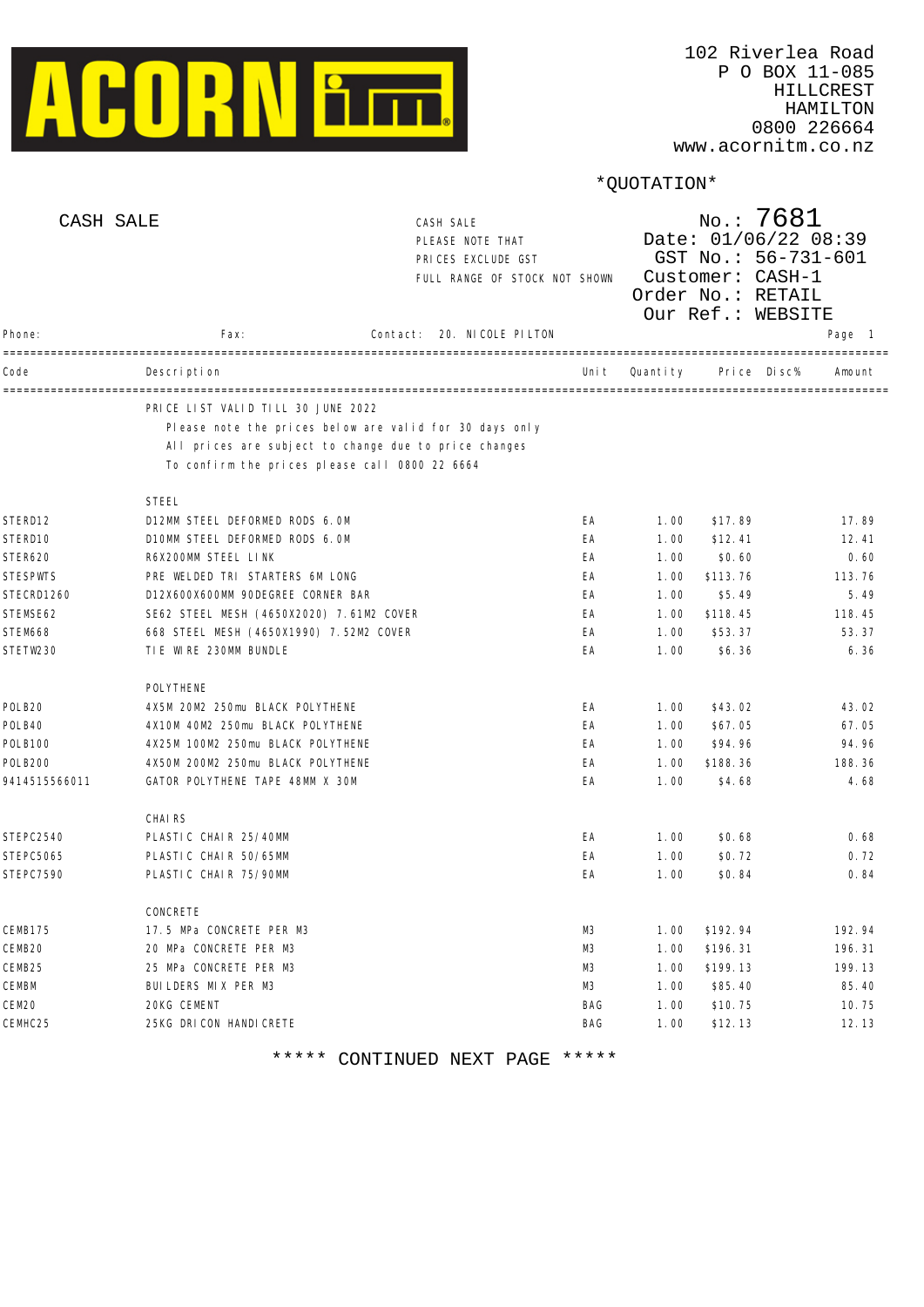

| CASH SALE      |                                               | CASH SALE<br>PLEASE NOTE THAT<br>PRICES EXCLUDE GST<br>FULL RANGE OF STOCK NOT SHOWN |                   |       | $N$ o.: 7681<br>Date: 01/06/22 08:39<br>GST No.: 56-731-601<br>Customer: CASH-1<br>Order No.: RETAIL<br>Our Ref.: WEBSITE |          |        |        |
|----------------|-----------------------------------------------|--------------------------------------------------------------------------------------|-------------------|-------|---------------------------------------------------------------------------------------------------------------------------|----------|--------|--------|
| Phone:         | Fax:                                          | Contact:                                                                             | 20. NICOLE PILTON |       |                                                                                                                           |          |        | Page 2 |
| Code           | Description                                   |                                                                                      |                   | Uni t | Quanti ty                                                                                                                 | Pri ce   | Di sc% | Amount |
| CEMHC40        | -------------------<br>40KG DRICON HANDICRETE |                                                                                      |                   | BAG   | 1.00                                                                                                                      | \$18.06  |        | 18.06  |
| CEMRS25        | 25KG RAPI DSET                                |                                                                                      |                   | BAG   | 1.00                                                                                                                      | \$14.10  |        | 14.10  |
|                | PRYDA FIXINGS                                 |                                                                                      |                   |       |                                                                                                                           |          |        |        |
| PRYMGL         | PRYDA MULTIGRIPS LONG - 132MM                 |                                                                                      |                   | EA    | 1.00                                                                                                                      | \$1.31   |        | 1.31   |
| PRYMG          | PRYDA MULTI GRI PS                            |                                                                                      |                   | EA    | 1.00                                                                                                                      | \$1.09   |        | 1.09   |
| PRYMGS         | PRYDA MULTIGRIP S/STEEL                       |                                                                                      |                   | EA    | 1.00                                                                                                                      | \$3.03   |        | 3.03   |
| PRYZR          | PRYDA Z NAILS RIGHT                           |                                                                                      |                   | EA    | 1.00                                                                                                                      | \$0.41   |        | 0.41   |
| PRYZL          | PRYDA Z NAILS LEFT                            |                                                                                      |                   | EA    | 1.00                                                                                                                      | \$0.52   |        | 0.52   |
| <b>PRYZLMS</b> | PRYDA Z NAILS LEFT S/STEEL                    |                                                                                      |                   | EA    | 1.00                                                                                                                      | \$1.54   |        | 1.54   |
| <b>PRYZRMS</b> | PRYDA Z NAILS RIGHT S/STEEL                   |                                                                                      |                   | EA    | 1.00                                                                                                                      | \$1.54   |        | 1.54   |
| PRYWS4E        | PRYDA 400X25MM WINDSTRAP                      |                                                                                      |                   | EA    | 1.00                                                                                                                      | \$1.81   |        | 1.81   |
| PRYWS6E        | PRYDA 600X25MM WINDSTRAP                      |                                                                                      |                   | EA    | 1.00                                                                                                                      | \$2.44   |        | 2.44   |
| PRYFB45/90     | PRYDA 45X90MM JOIST HANGER                    |                                                                                      |                   | EA    | 1.00                                                                                                                      | \$2.63   |        | 2.63   |
| PRYFB47/76S    | PRYDA 45X90MM J/HANGERS S/STEEL               |                                                                                      |                   | EA    | 1.00                                                                                                                      | \$5.05   |        | 5.05   |
| PRYFB45/120    | PRYDA 45X120MM JOIST HANGER                   |                                                                                      |                   | EA    | 1.00                                                                                                                      | \$3.11   |        | 3.11   |
| PRYFB47/126S   | PRYDA 45X120 J/HANGERS S/STEEL                |                                                                                      |                   | EA    | 1.00                                                                                                                      | \$6.36   |        | 6.36   |
| PRYFB45/180    | PRYDA 45X180MM JOIST HANGER                   |                                                                                      |                   | EA    | 1.00                                                                                                                      | \$4.20   |        | 4.20   |
| PRYFB47/176S   | PRYDA 45X180 J/HANGERS S/STEEL                |                                                                                      |                   | EA    | 1.00                                                                                                                      | \$10.21  |        | 10.21  |
| PRYFB94/152    | PRYDA 94X152MM JOIST HANGER                   |                                                                                      |                   | EA    | 1.00                                                                                                                      | \$9.42   |        | 9.42   |
| PRYFB94/152S   | PRYDA 94X152MM JOIST HANGER S/STEEL           |                                                                                      |                   | EA    | 1.00                                                                                                                      | \$9.84   |        | 9.84   |
| PRYSB30T       | PRYDA 25MMX30M STRAPBRACE INCL. TENSIONERS    |                                                                                      |                   | EA    | 1.00                                                                                                                      | \$109.00 |        | 109.00 |
| PRYSBS400      | PRYDA 400MM FLAT BRACE STRAPS                 |                                                                                      |                   | EA    | 1.00                                                                                                                      | \$2.04   |        | 2.04   |
| PRYPBK12       | PRYDA 12KN PILE/BEARER KIT STD                |                                                                                      |                   | EA    | 1.00                                                                                                                      | \$27.57  |        | 27.57  |
| PRYPBK12S      | PRYDA 12KN PILE/BEARER KIT SEVERE CORROSION   |                                                                                      |                   | ЕA    | 1.00                                                                                                                      | \$69.28  |        | 69.28  |
|                | HOUSE PILES                                   |                                                                                      |                   |       |                                                                                                                           |          |        |        |
| HOUS600        | 125X125X600MM H5 SQUARE HOUSE PILES           |                                                                                      |                   | EA    | 1.00                                                                                                                      | \$13.47  |        | 13.47  |
| <b>HOUS750</b> | 125X125X750MM H5 SQUARE HOUSE PILES           |                                                                                      |                   | EA    | 1.00                                                                                                                      | \$16.84  |        | 16.84  |
| <b>HOUS900</b> | 125X125X900MM H5 SQUARE HOUSE PILES           |                                                                                      |                   | EA    | 1.00                                                                                                                      | \$20.14  |        | 20.14  |
| H0US1200       | 125X125X1200MM H5 SQUARE HOUSE PILES          |                                                                                      |                   | EA    | 1.00                                                                                                                      | \$26.93  |        | 26.93  |
| HOUS1500       | 125X125X1500MM H5 SQUARE HOUSE PILES          |                                                                                      |                   | EA    | 1.00                                                                                                                      | \$33.67  |        | 33.67  |
| HOUS1800       | 125X125X1800MM H5 SQUARE HOUSE PILES          |                                                                                      |                   | EA    | 1.00                                                                                                                      | \$40.40  |        | 40.40  |
| H0US2100       | 125X125X2100MM H5 SQUARE HOUSE PILES          |                                                                                      |                   | EA    | 1.00                                                                                                                      | \$47.13  |        | 47.13  |
|                |                                               |                                                                                      |                   |       |                                                                                                                           |          |        |        |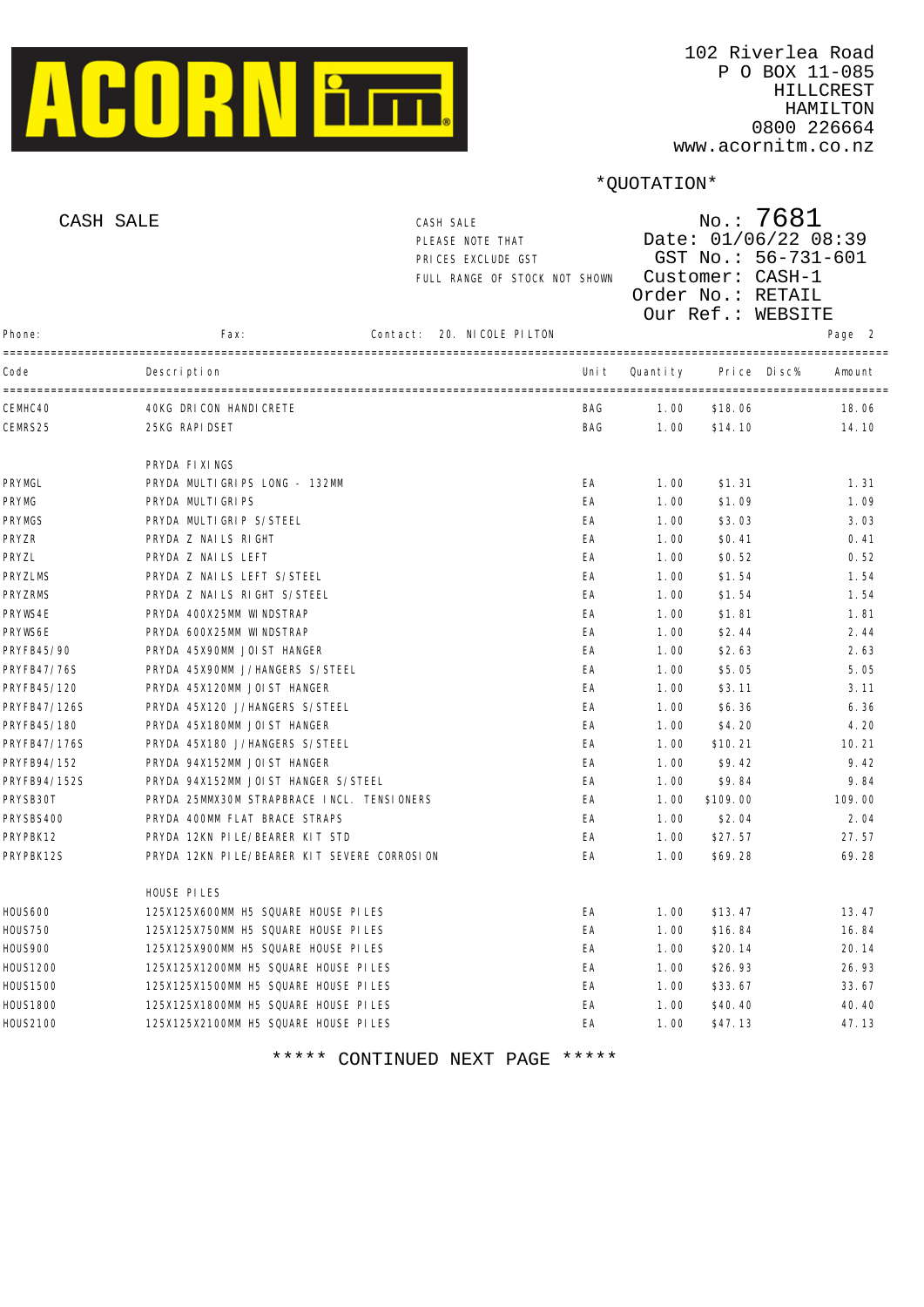

| CASH SALE      |                                         | CASH SALE<br>PLEASE NOTE THAT<br>PRICES EXCLUDE GST<br>FULL RANGE OF STOCK NOT SHOWN |                   |       | $N$ o.: 7681<br>Date: 01/06/22 08:39<br>GST No.: 56-731-601<br>Customer: CASH-1<br>Order No.: RETAIL<br>Our Ref.: WEBSITE |         |                  |  |  |
|----------------|-----------------------------------------|--------------------------------------------------------------------------------------|-------------------|-------|---------------------------------------------------------------------------------------------------------------------------|---------|------------------|--|--|
| Phone:         | Fax:                                    | Contact:                                                                             | 20. NICOLE PILTON |       |                                                                                                                           |         | Page 3           |  |  |
| Code           | Description                             |                                                                                      |                   | Uni t | Quantity                                                                                                                  | Pri ce  | Di sc%<br>Amount |  |  |
| HOUS2400       | 125X125X2400MM H5 SQUARE HOUSE PILES    |                                                                                      |                   | EA    | 1.00                                                                                                                      | \$53.86 | 53.86            |  |  |
| H0US2700       | 125X125X2700MM H5 SQUARE HOUSE PILES    |                                                                                      |                   | EA    | 1.00                                                                                                                      | \$60.60 | 60.60            |  |  |
| HOUS3000       | 125X125X3000MM H5 SQUARE HOUSE PILES    |                                                                                      |                   | EA    | 1.00                                                                                                                      | \$67.33 | 67.33            |  |  |
| HOUS3600       | 125X125X3600MM H5 SQUARE HOUSE PILES    |                                                                                      |                   | EA    | 1.00                                                                                                                      | \$80.80 | 80.80            |  |  |
|                | TIMBER (WET)                            |                                                                                      |                   |       |                                                                                                                           |         |                  |  |  |
| RAD7550H3WET   | 75X50(ex) RAD H3.2 VSG8 MG              |                                                                                      |                   | M     | 1.00                                                                                                                      | \$3.74  | 3.74             |  |  |
| RAD10050H38W60 | 100X50 (EX) H3.2 SG8 MG WET 6.0M        |                                                                                      |                   | LGTH  | 1.00                                                                                                                      | \$37.32 | 37.32            |  |  |
| RAD15050H38W60 | 150X50 (EX) H3.2 SG8 MG WET 6.0M        |                                                                                      |                   | LGTH  | 1.00                                                                                                                      | \$53.20 | 53.20            |  |  |
| RAD20050H38W60 | 200X50 (EX) H3.2 SG8 MG WET 6.0M        |                                                                                      |                   | LGTH  | 1.00                                                                                                                      | \$73.25 | 73.25            |  |  |
| RAD25050H38W60 | 250X50 (EX) H3.2 SG8 MG WET 6.0M        |                                                                                      |                   | LGTH  | 1.00                                                                                                                      | \$91.05 | 91.05            |  |  |
| RAD30050H3WET  | 300X50(EX) RAD H3.2 VSG8 MG             |                                                                                      |                   | M     | 1.00                                                                                                                      | \$16.04 | 16.04            |  |  |
| RAD100100H58MG | 100X100 RAD H5 #1 MG                    |                                                                                      |                   | M     | 1.00                                                                                                                      | \$20.46 | 20.46            |  |  |
| RAD10025H3MGT  | 100X25MM RADIATA H3 MERCH G/T DECKING   |                                                                                      |                   | M     | 1.00                                                                                                                      | \$2.66  | 2.66             |  |  |
| RAD10025H3PGT  | 100X25MM RADIATA H3 PREMIUM G/T DECKING |                                                                                      |                   | M     | 1.00                                                                                                                      | \$4.25  | 4.25             |  |  |
| RAD10040H3MGT  | 100X40MM RADIATA H3 MERCH G/T DECKING   |                                                                                      |                   | M     | 1.00                                                                                                                      | \$3.89  | 3.89             |  |  |
| RAD10040H3PGT  | 100X40MM RADIATA H3 PREMIUM G/T DECKING |                                                                                      |                   | M     | 1.00                                                                                                                      | \$5.88  | 5.88             |  |  |
| KWI 10025GT    | 100X25MM KWILA DECKING ( 90X19 ) KD     |                                                                                      | #                 | M     | 1.00                                                                                                                      | \$8.70  | 8.70             |  |  |
| KWI 15025GT    | 150X25 KWILA DECKING<br>(140X19) KD     |                                                                                      | #                 | М     | 1.00                                                                                                                      | \$14.95 | 14.95            |  |  |
| FENP10010018   | 100X100X1800MM RAD H4 FENCE POSTS       |                                                                                      |                   | EA    | 1.00                                                                                                                      | \$17.63 | 17.63            |  |  |
| FENP10010024   | 100X100X2400MM RAD H4 FENCE POSTS       |                                                                                      |                   | EA    | 1.00                                                                                                                      | \$23.50 | 23.50            |  |  |
| FENP10010027   | 100X100X2700MM RAD H4 FENCE POSTS       |                                                                                      |                   | EA    | 1.00                                                                                                                      | \$26.44 | 26.44            |  |  |
| FENP10010030   | 100X100X3000MM RAD H4 FENCE POSTS       |                                                                                      |                   | EA    | 1.00                                                                                                                      | \$29.38 | 29.38            |  |  |
| FENP1007518    | 100X75X1800MM RAD H4 FENCE POSTS        |                                                                                      |                   | EA    | 1.00                                                                                                                      | \$10.62 | 10.62            |  |  |
| FENP1007524    | 100X75X2400MM RAD H4 FENCE POSTS        |                                                                                      |                   | EA    | 1.00                                                                                                                      | \$19.44 | 19.44            |  |  |
| FENP1007527    | 100X75X2700MM RAD H4 FENCE POSTS        |                                                                                      |                   | EA    | 1.00                                                                                                                      | \$15.94 | 15.94            |  |  |
| FENP1007530    | 100X75X3000MM RAD H4 FENCE POSTS        |                                                                                      |                   | EA    | 1.00                                                                                                                      | \$17.72 | 17.72            |  |  |
| FENR755060     | 75X50 H3. 2 RS FENCE RAIL 6. OM         |                                                                                      |                   | LGTH  | 1.00                                                                                                                      | \$19.60 | 19.60            |  |  |
| FENR1005060    | 100X50 H3.2 RS FENCE RAIL 6.0M          |                                                                                      |                   | LGTH  | 1.00                                                                                                                      | \$23.95 | 23.95            |  |  |
| FENP1501912    | 150X19X1200MM RAD H3 FENCE PALINGS      |                                                                                      |                   | EA    | 1.00                                                                                                                      | \$3.34  | 3.34             |  |  |
| FENP1501915    | 150X19X1500MM RAD H3 FENCE PALINGS      |                                                                                      |                   | EA    | 1.00                                                                                                                      | \$4.18  | 4.18             |  |  |
| FENP1501918    | 150X19X1800MM RAD H3 FENCE PALINGS      |                                                                                      |                   | EA    | 1.00                                                                                                                      | \$5.02  | 5.02             |  |  |
| FENP1501920    | 150X19X2000MM RAD H3 FENCE PALINGS      |                                                                                      |                   | EA    | 1.00                                                                                                                      | \$5.57  | 5.57             |  |  |
| FENP1502512    | 150X25X1200MM RAD H3 FENCE PALINGS      |                                                                                      |                   | EA    | 1.00                                                                                                                      | \$4.26  | 4.26             |  |  |
|                |                                         |                                                                                      |                   |       |                                                                                                                           |         |                  |  |  |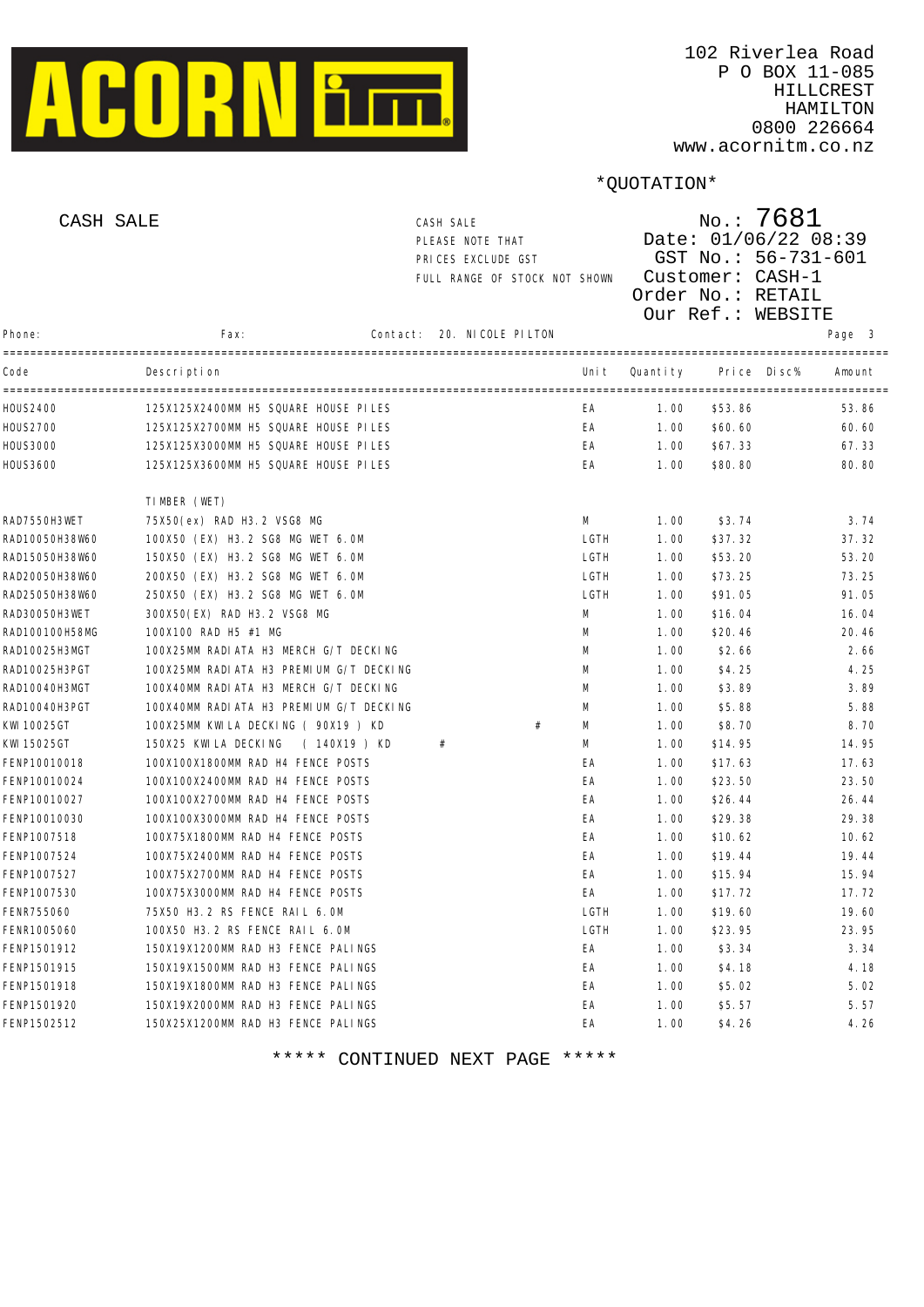

| CASH SALE       |                                    | CASH SALE<br>PLEASE NOTE THAT<br>PRICES EXCLUDE GST<br>FULL RANGE OF STOCK NOT SHOWN |                   |       | $N$ o.: 7681<br>Date: 01/06/22 08:39<br>GST No.: 56-731-601<br>Customer: CASH-1<br>Order No.: RETAIL<br>Our Ref.: WEBSITE |          |        |        |  |  |
|-----------------|------------------------------------|--------------------------------------------------------------------------------------|-------------------|-------|---------------------------------------------------------------------------------------------------------------------------|----------|--------|--------|--|--|
| Phone:          | Fax:                               | Contact:                                                                             | 20. NICOLE PILTON |       |                                                                                                                           |          |        | Page 4 |  |  |
| Code            | Description                        |                                                                                      |                   | Uni t | Quantity                                                                                                                  | Pri ce   | Di sc% | Amount |  |  |
| FENP1502515     | 150X25X1500MM RAD H3 FENCE PALINGS |                                                                                      |                   | ЕA    | 1.00                                                                                                                      | \$5.32   |        | 5.32   |  |  |
| FENP1502518     | 150X25X1800MM RAD H3 FENCE PALINGS |                                                                                      |                   | EA    | 1.00                                                                                                                      | \$6.39   |        | 6.39   |  |  |
| FENP1525200     | 150X25X2000MM RAD H3 FENCE PALINGS |                                                                                      |                   | EA    | 1.00                                                                                                                      | \$7.11   |        | 7.11   |  |  |
| FENP1502524     | 150X25X2400MM RAD H3 FENCE PALINGS |                                                                                      |                   | EA    | 1.00                                                                                                                      | \$8.53   |        | 8.53   |  |  |
|                 | TIMBER (DRY)                       |                                                                                      |                   |       |                                                                                                                           |          |        |        |  |  |
| RAD7550H1660    | 70X45 H1.2 SG6 MG 6.0M             |                                                                                      |                   | LGTH  | 1.00                                                                                                                      | \$27.25  |        | 27.25  |  |  |
| RAD10050H1660   | 90X45 H1.2 SG6 MG 6.0M             |                                                                                      |                   | LGTH  | 1.00                                                                                                                      | \$30.25  |        | 30.25  |  |  |
| RAD7550H160     | 70X45 H1.2 SG8 MG 6.0M             |                                                                                      |                   | LGTH  | 1.00                                                                                                                      | \$34.47  |        | 34.47  |  |  |
| RAD10050H160    | 90X45 H1.2 SG8 MG 6.0M             |                                                                                      |                   | LGTH  | 1.00                                                                                                                      | \$37.89  |        | 37.89  |  |  |
| RAD15050H160    | 140X45 H1.2 SG8 MG 6.0M            |                                                                                      |                   | LGTH  | 1.00                                                                                                                      | \$54.17  |        | 54.17  |  |  |
| RAD20050H160    | 190X45 H1.2 SG8 MG 6.0M            |                                                                                      |                   | LGTH  | 1.00                                                                                                                      | \$75.57  |        | 75.57  |  |  |
| RAD25050H160    | 240X45 H1.2 SG8 MG 6.0M            |                                                                                      |                   | LGTH  | 1.00                                                                                                                      | \$104.93 |        | 104.93 |  |  |
| RAD30050H160    | 290X45 H1.2 SG8 MG 6.0M            |                                                                                      |                   | LGTH  | 1.00                                                                                                                      | \$125.90 |        | 125.90 |  |  |
| RAD7540H1DRY    | 70X35 RAD H1.2 MERCH MG KD         |                                                                                      |                   | М     | 1.00                                                                                                                      | \$2.84   |        | 2.84   |  |  |
| RAD15040H1DRY   | 140X35 RAD H1.2 MERCH MG KD        |                                                                                      |                   | М     | 1.00                                                                                                                      | \$5.96   |        | 5.96   |  |  |
| RAD10050H360    | 90X45 H3.2 SG8 MG 6.0M             |                                                                                      |                   | LGTH  | 1.00                                                                                                                      | \$42.58  |        | 42.58  |  |  |
| RAD15050H360    | 140X45 H3.2 SG8 MG 6.0M            |                                                                                      |                   | LGTH  | 1.00                                                                                                                      | \$60.67  |        | 60.67  |  |  |
| RAD20050H360    | 190X45 H3.2 SG8 MG 6.0M            |                                                                                      |                   | LGTH  | 1.00                                                                                                                      | \$80.93  |        | 80.93  |  |  |
| RAD25050H360    | 240X45 H3.2 SG8 MG 6.0M            |                                                                                      |                   | LGTH  | 1.00                                                                                                                      | \$113.30 |        | 113.30 |  |  |
| RAD30050H360    | 290X45 H3.2 SG8 MG 6.0M            |                                                                                      |                   | LGTH  | 1.00                                                                                                                      | \$142.73 |        | 142.73 |  |  |
|                 | TIMBER (CLEARS, F/J & PRE-PRIMED)  |                                                                                      |                   |       |                                                                                                                           |          |        |        |  |  |
| RAD5025UTCL1    | 50X25MM RAD UT D4S #1 CLEARS       |                                                                                      |                   | M     | 1.00                                                                                                                      | \$3.51   |        | 3.51   |  |  |
| RAD7525UTCL1    | 75X25MM RAD UT D4S #1 CLEARS       |                                                                                      |                   | M     | 1.00                                                                                                                      | \$5.27   |        | 5.27   |  |  |
| RAD10025UTCL1   | 100X25MM RAD UT D4S #1 CLEARS      |                                                                                      |                   | M     | 1.00                                                                                                                      | \$7.04   |        | 7.04   |  |  |
| RAD15025UTCL1   | 150X25MM RAD UT D4S #1 CLEARS      |                                                                                      |                   | M     | 1.00                                                                                                                      | \$9.87   |        | 9.87   |  |  |
| RAD7525H3CL1    | 75X25MM RAD H3 D4S #1 CLEARS       |                                                                                      |                   | M     | 1.00                                                                                                                      | \$5.93   |        | 5.93   |  |  |
| RAD10025H3CL1   | 100X25MM RAD H3 D4S #1 CLEARS      |                                                                                      |                   | М     | 1.00                                                                                                                      | \$7.89   |        | 7.89   |  |  |
| RAD7525D4SFJUT  | 75X25 RAD UT D4S FJ 5.4M           |                                                                                      |                   | LGTH  | 1.00                                                                                                                      | \$27.90  |        | 27.90  |  |  |
| RAD10025D4SFJUT | 100X25 RAD UT D4S FJ 5.4M          |                                                                                      |                   | LGTH  | 1.00                                                                                                                      | \$34.82  |        | 34.82  |  |  |
| RAD15025D4SFJUT | 150X25 RAD UT FJ 5.4M              |                                                                                      |                   | LGTH  | 1.00                                                                                                                      | \$54.94  |        | 54.94  |  |  |
| RAD7525D4SP     | 75X25MM RAD H3 D4S P/PRIMED 5.4M   |                                                                                      |                   | LGTH  | 1.00                                                                                                                      | \$33.87  |        | 33.87  |  |  |
| RAD10025D4SP    | 100X25MM RAD H3 D4S P/PRIMED 5.4M  |                                                                                      |                   | LGTH  | 1.00                                                                                                                      | \$42.16  |        | 42.16  |  |  |
|                 |                                    |                                                                                      |                   |       |                                                                                                                           |          |        |        |  |  |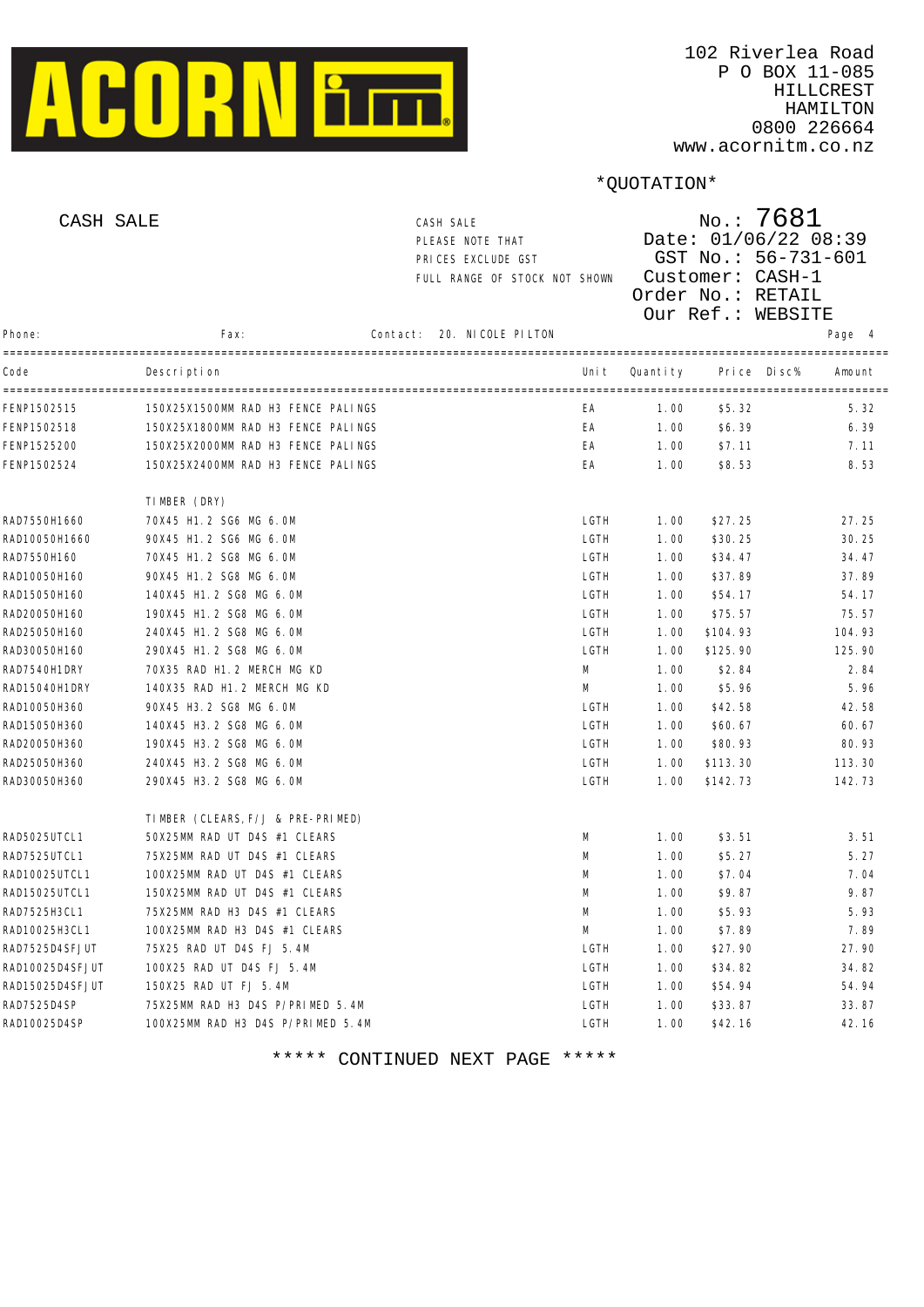

www.acornitm.co.nz

## \*QUOTATION\*

|                  | CASH SALE                                                | CASH SALE<br>PLEASE NOTE THAT<br>PRICES EXCLUDE GST<br>FULL RANGE OF STOCK NOT SHOWN |              | $N$ o.: 7681<br>Date: 01/06/22 08:39<br>GST No.: 56-731-601<br>Customer: CASH-1<br>Order No.: RETAIL<br>Our Ref.: WEBSITE |                  |        |  |
|------------------|----------------------------------------------------------|--------------------------------------------------------------------------------------|--------------|---------------------------------------------------------------------------------------------------------------------------|------------------|--------|--|
| Phone:           | Fax:                                                     | 20. NI COLE PI LTON<br>Contact:                                                      |              |                                                                                                                           |                  | Page 5 |  |
| Code             | Description                                              |                                                                                      | Uni t        | Quanti ty                                                                                                                 | Pri ce<br>Di sc% | Amount |  |
| RAD15025D4SP     | 150X25MM RAD H3 D4S P/PRIMED 5.4M                        |                                                                                      | LGTH         | 1.00                                                                                                                      | \$54.94          | 54.94  |  |
| RAD20025D4SP     | 200X25MM RAD H3 D4S P/PRIMED 5.4M                        |                                                                                      | LGTH         | 1.00                                                                                                                      | \$78.45          | 78.45  |  |
| RAD15025GRP      | 150X25MM RAD H3 FASCIA P/PRIMED 6.1M                     |                                                                                      | LGTH         | 1.00                                                                                                                      | \$65.87          | 65.87  |  |
| RAD15040GRP      | 150X40MM RAD H3 FASCIA P/PRIMED 6.1M                     |                                                                                      | LGTH         | 1.00                                                                                                                      | \$124.02         | 124.02 |  |
| RAD20025GRP      | 200X25MM RAD H3 FASCIA P/PRIMED 6.1M                     |                                                                                      | LGTH         | 1.00                                                                                                                      | \$82.46          | 82.46  |  |
| RAD20040GRP      | 200X40MM RAD H3 FASCIA P/PRIMED 6.1M                     |                                                                                      | LGTH         | 1.00                                                                                                                      | \$158.26         | 158.26 |  |
| RAD25040GRP      | 250X40 RAD H3 FASCIA P/PRIMED 6.1M                       |                                                                                      | LGTH         | 1.00                                                                                                                      | \$269.94         | 269.94 |  |
| RAD30040GRP      | 300X40MM RAD H3 FASCIA P/PRIMED 6.1M<br>DAMPCOURSE       |                                                                                      | LGTH         | 1.00                                                                                                                      | \$314.83         | 314.83 |  |
| DPCS50           | 50MM X 30M SUPERCOURSE                                   |                                                                                      | ROLL         | 1.00                                                                                                                      | \$6.37           | 6.37   |  |
| DPCS90           | 90MM X 30M SUPERCOURSE                                   |                                                                                      | ROLL         | 1.00                                                                                                                      | \$10.66          | 10.66  |  |
| <b>ZOBSOLETE</b> | 100MM X 30M SUPERCOURSE                                  |                                                                                      | ROLL         | 1.00                                                                                                                      | \$11.30          | 11.30  |  |
| <b>DPCS150</b>   | 150MM X 30M SUPERCOURSE                                  |                                                                                      | ROLL         | 1.00                                                                                                                      | \$18.06          | 18.06  |  |
| DPCS200          | 200MM X 30M SUPERCOURSE                                  |                                                                                      | ROLL         | 1.00                                                                                                                      | \$27.37          | 27.37  |  |
|                  | <b>FLOORING</b>                                          |                                                                                      |              |                                                                                                                           |                  |        |  |
| FL02412TGST      | 2400X1200X20MM STRANDFLOOR T&G FLOORING                  |                                                                                      | <b>SH</b>    | 1.00                                                                                                                      | \$88.28          | 88.28  |  |
| FL03612TGST      | 3600X1200X20MM STRANDFLOOR T&G FLOORING                  |                                                                                      | <b>SH</b>    | 1.00                                                                                                                      | \$132.93         | 132.93 |  |
| FL02412SQSTH3    | 2400X1200X20MM STRANDFLOOR SQ EDGE H3.1 FLOORING         |                                                                                      | <b>SHEET</b> | 1.00                                                                                                                      | \$116.49         | 116.49 |  |
| PLY241219PFUT    | 2400X1200X19MM UT PLYFL00R                               |                                                                                      | <b>SHEET</b> | 1.00                                                                                                                      | \$140.00         | 140.00 |  |
| PLY241219PFH3    | 2400X1200X19MM H3 PLYFL00R                               |                                                                                      | <b>SHEET</b> | 1.00                                                                                                                      | \$163.66         | 163.66 |  |
| PLY271219PFUT    | 2700X1200X19MM UT PLYFLOOR E10 LONGSPAN                  |                                                                                      | <b>SHT</b>   | 1.00                                                                                                                      | \$162.65         | 162.65 |  |
| PLY271219PFH3    | 2700X1200X19MM H3 PLYFL00R E10 LONGSPAN                  |                                                                                      | <b>SHT</b>   | 1.00                                                                                                                      | \$190.72         | 190.72 |  |
| PLY241219PFUTRF  | 2400X1200X19MM UT PLYFLOOR CARPET GRADE (WHEN AVAILABLE) |                                                                                      | <b>SHEET</b> | 1.00                                                                                                                      | \$80.56          | 80.56  |  |
| PLY241219PFH3RF  | 2400X1200X19MM H3 PLYFLOOR CARPET GRADE (WHEN AVAILABLE) |                                                                                      | <b>SHEET</b> | 1.00                                                                                                                      | \$102.40         | 102.40 |  |
|                  | BUI LDI NG PAPER                                         |                                                                                      |              |                                                                                                                           |                  |        |  |
| BPAHW25          | 25M2 H/W BUILDING PAPER 1370X18 CHH851 THKR213           |                                                                                      | ROLL         | 1.00                                                                                                                      | \$36.96          | 36.96  |  |
| BPAHW50          | 50M2 H/W BUILDING PAPER 1370X37 CHH851 THKR213           |                                                                                      | ROLL         | 1.00                                                                                                                      | \$70.73          | 70.73  |  |
| BPAHW100         | 100M2 H/W BUILDING PAPER 1370X73 CHH851 THKR213          |                                                                                      | ROLL         | 1.00                                                                                                                      | \$135.24         | 135.24 |  |
| BPAFASTWRAP100   | FASTWRAP WALL WRAP 2740MMX36.5M 100M2 - 'ITM'            |                                                                                      | ROLL         | 1.00                                                                                                                      | \$240.75         | 240.75 |  |
| BPATEKWRAP2740   | 100M2 TEKTON HOUSE WRAP B/PAPER 2740X37                  |                                                                                      | EA           | 1.00                                                                                                                      | \$272.25         | 272.25 |  |
| BPAWGP100I TM    | 100M2 WATERGATE PLUS WRAP 'ITM' 2740X36.5M               |                                                                                      | EA           | 1.00                                                                                                                      | \$297.92         | 297.92 |  |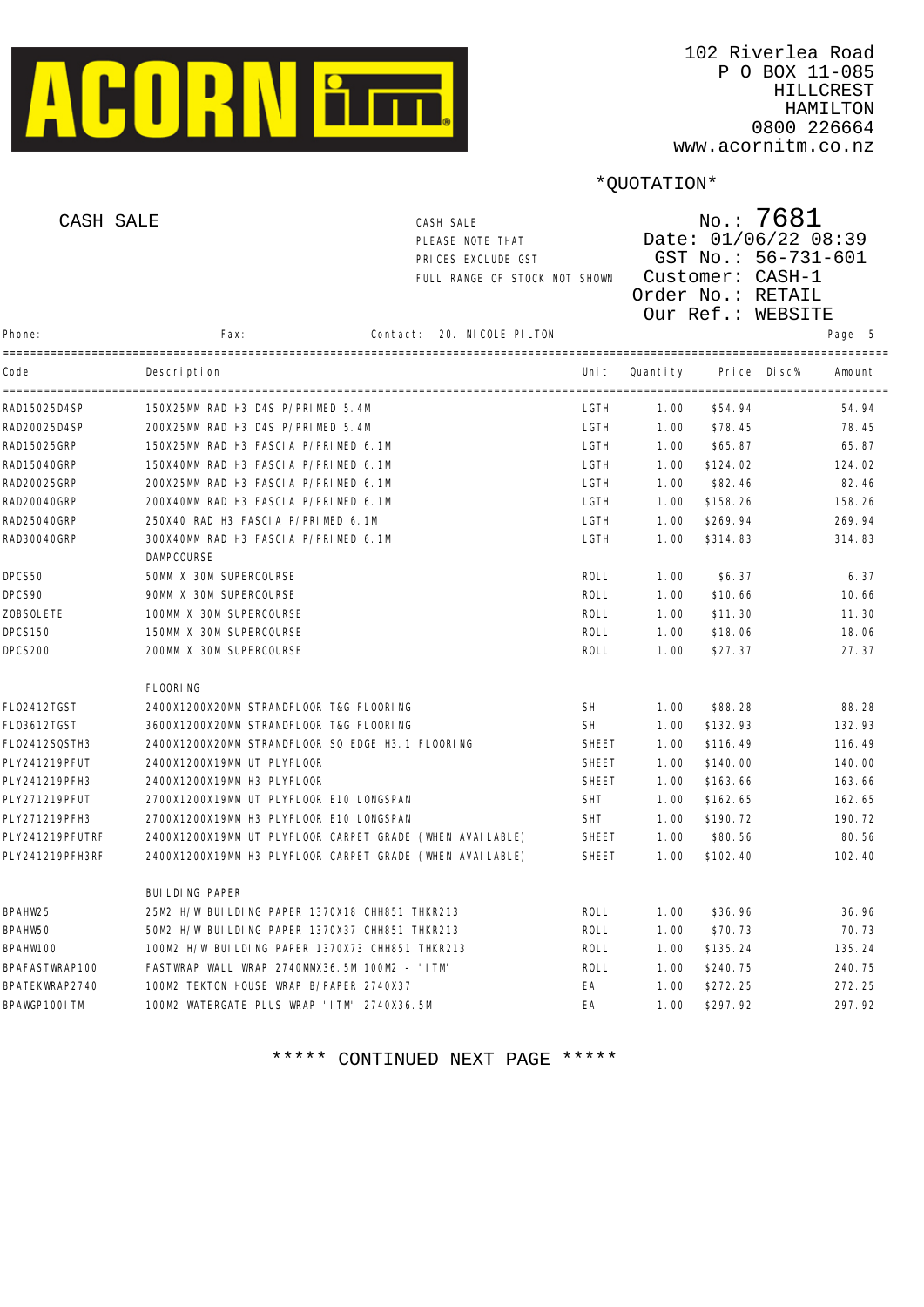

|               | CASH SALE                                    | CASH SALE<br>PLEASE NOTE THAT<br>PRICES EXCLUDE GST<br>FULL RANGE OF STOCK NOT SHOWN |              |          | $N$ o.: 7681<br>Date: 01/06/22 08:39<br>GST No.: 56-731-601<br>Customer: CASH-1<br>Order No.: RETAIL<br>Our Ref.: WEBSITE |        |
|---------------|----------------------------------------------|--------------------------------------------------------------------------------------|--------------|----------|---------------------------------------------------------------------------------------------------------------------------|--------|
| Phone:        | Fax:                                         | 20. NICOLE PILTON<br>Contact:                                                        |              |          |                                                                                                                           | Page 6 |
| Code          | Descri pti on                                |                                                                                      | Uni t        | Quantity | Di sc%<br>Pri ce                                                                                                          | Amount |
|               | -------------<br><b>HARDIES</b>              |                                                                                      |              |          |                                                                                                                           |        |
| HARF244545    | HARDI FLEX 2400X450X4.5MM                    |                                                                                      | <b>SHEET</b> | 1.00     | \$17.65                                                                                                                   | 17.65  |
| HARF246045    | HARDI FLEX 2400X600X4. 5MM                   |                                                                                      | <b>SHEET</b> | 1.00     | \$23.59                                                                                                                   | 23.59  |
| HARF247545    | HARDI FLEX 2400X750X4.5MM                    |                                                                                      | <b>SHEET</b> | 1.00     | \$29.47                                                                                                                   | 29.47  |
| HARF249045    | HARDI FLEX 2400X900X4. 5MM                   |                                                                                      | <b>SHEET</b> | 1.00     | \$29.62                                                                                                                   | 29.62  |
| HARF181245    | HARDI FLEX 1800X1200X4.5MM                   |                                                                                      | <b>SHEET</b> | 1.00     | \$29.65                                                                                                                   | 29.65  |
| HARF241245    | HARDI FLEX 2400X1200X4.5MM                   |                                                                                      | <b>SHEET</b> | 1.00     | \$44.71                                                                                                                   | 44.71  |
| HARF271245    | HARDI FLEX 2700X1200X4.5MM                   |                                                                                      | <b>SH</b>    | 1.00     | \$50.27                                                                                                                   | 50.27  |
| HARF301245    | HARDI FLEX 3000X1200X4.5MM                   |                                                                                      | <b>SHEET</b> | 1.00     | \$55.88                                                                                                                   | 55.88  |
| HARF24126     | HARDI FLEX 2400X1200X6. OMM                  |                                                                                      | <b>SHEET</b> | 1.00     | \$61.92                                                                                                                   | 61.92  |
| HARF27126     | HARDI FLEX 2700X1200X6. OMM                  |                                                                                      | <b>SH</b>    | 1.00     | \$69.66                                                                                                                   | 69.66  |
| HARF30126     | HARDI FLEX 3000X1200X6. OMM                  |                                                                                      | <b>SH</b>    | 1.00     | \$77.44                                                                                                                   | 77.44  |
| HARHJ305      | HARDIES 3000X5MM H/FLEX JOINTER              |                                                                                      | Each         | 1.00     | \$9.31                                                                                                                    | 9.31   |
| HARHJ245      | HARDIES 2400X5MM H/FLEX JOINTER              |                                                                                      | Each         | 1.00     | \$7.56                                                                                                                    | 7.56   |
| HARHJ306      | HARDIES 3000X6MM H/FLEX JOINTER              |                                                                                      | Each         | 1.00     | \$11.62                                                                                                                   | 11.62  |
| HARHJ246      | HARDIES 2400X6MM H/FLEX JOINTER              |                                                                                      | Each         | 1.00     | \$9.21                                                                                                                    | 9.21   |
| HARLI NC135   | 4200X135X16MM CLASSIC LINEA BOARD            |                                                                                      | Each         | 1.00     | \$38.14                                                                                                                   | 38.14  |
| HARLI NC150   | 4200X150X16MM CLASSIC LINEA BOARD            |                                                                                      | Each         | 1.00     | \$42.41                                                                                                                   | 42.41  |
| HARLI NC180   | 4200X180X16MM CLASSIC LINEA BOARD            |                                                                                      | Each         | 1.00     | \$53.04                                                                                                                   | 53.04  |
| HARPS180      | HARDI PLANK SMOOTH 4200X180X7. 5MM           |                                                                                      | Each         | 1.00     | \$40.49                                                                                                                   | 40.49  |
| HARPS240      | HARDI PLANK SMOOTH 4200X240X7.5MM            |                                                                                      | Each         | 1.00     | \$38.41                                                                                                                   | 38.41  |
| HARPS305      | HARDI PLANK SMOOTH 4200X305X7.5MM            |                                                                                      | Each         | 1.00     | \$42.01                                                                                                                   | 42.01  |
| HARPF245      | HARDI PLANK FRONTI ER 4200X245X7. 5MM        |                                                                                      | Each         | 1.00     | \$47.44                                                                                                                   | 47.44  |
| HARPF310      | HARDI PLANK FRONTI ER 4200X310X7. 5MM        |                                                                                      | Each         | 1.00     | \$57.02                                                                                                                   | 57.02  |
| HARVB24126SE  | HARDIES VILLABOARD 2400X1200X6MM SQUARE EDGE |                                                                                      | <b>SHEET</b> | 1.00     | \$55.15                                                                                                                   | 55.15  |
| HARVB24129SE  | HARDIES VILLABOARD 2400X1200X9MM SQUARE EDGE |                                                                                      | EACH         | 1.00     | \$94.68                                                                                                                   | 94.68  |
|               | GIB PRODUCTS                                 |                                                                                      |              |          |                                                                                                                           |        |
| GIBS10M2      | GIB STD 10MM PER M2                          |                                                                                      | M2           | 1.00     | \$8.44                                                                                                                    | 8.44   |
| GIBS13M2      | GIB STD 13MM PER M2                          |                                                                                      | M2           | 1.00     | \$10.68                                                                                                                   | 10.68  |
| GI BA10M2     | GIB AQUALINE 10MM PER M2                     |                                                                                      | M2           | 1.00     | \$15.36                                                                                                                   | 15.36  |
| GI BA13M2     | GIB AQUALINE 13MM PER M2                     |                                                                                      | M2           | 1.00     | \$21.09                                                                                                                   | 21.09  |
| GIBBN10M2     | GIB BRACELINE/NOISELINE 10MM PER M2          |                                                                                      | M2           | 1.00     | \$12.21                                                                                                                   | 12.21  |
| GIBBN13M2     | GIB BRACELINE/NOISELINE 13MM PER M2          |                                                                                      | M2           | 1.00     | \$14.94                                                                                                                   | 14.94  |
| 9416463111220 | GIB BRACELINE NAILS 60/BAG                   |                                                                                      | EA           | 1.00     | \$3.61                                                                                                                    | 3.61   |
|               |                                              |                                                                                      |              |          |                                                                                                                           |        |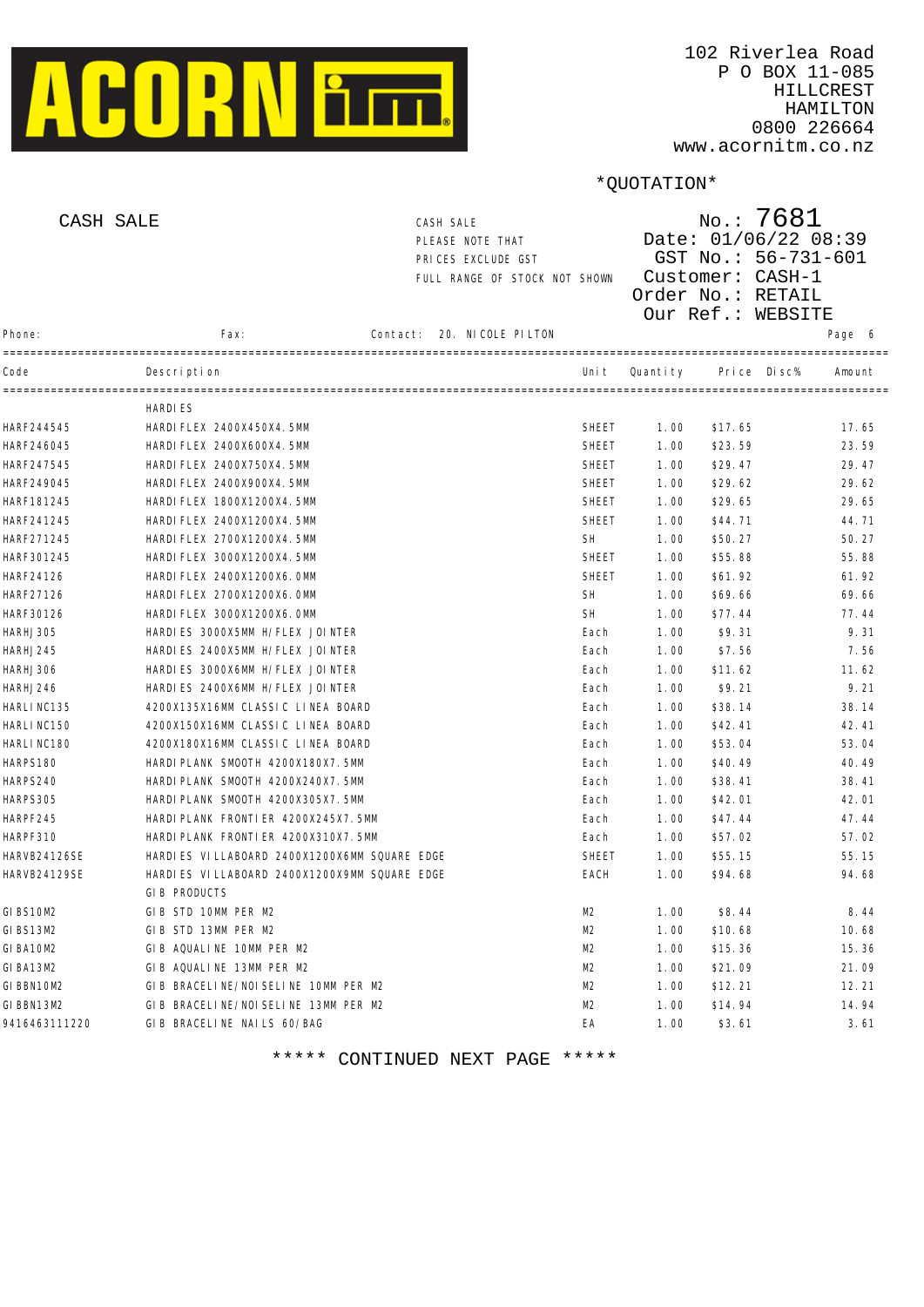

| CASH SALE     |                                                        | CASH SALE<br>PLEASE NOTE THAT<br>PRICES EXCLUDE GST<br>FULL RANGE OF STOCK NOT SHOWN |                |          | $N$ o.: 7681<br>Date: 01/06/22 08:39<br>GST No.: 56-731-601<br>Customer: CASH-1<br>Order No.: RETAIL<br>Our Ref.: WEBSITE |        |
|---------------|--------------------------------------------------------|--------------------------------------------------------------------------------------|----------------|----------|---------------------------------------------------------------------------------------------------------------------------|--------|
| Phone:        | Fax:                                                   | 20. NICOLE PILTON<br>Contact:                                                        |                |          |                                                                                                                           | Page 7 |
| Code          | Description                                            |                                                                                      | Uni t          | Quantity | Pri ce<br>Di sc%                                                                                                          | Amount |
| GI BU10M2     | GIB ULTRALINE 10MM PER M2                              |                                                                                      | M <sub>2</sub> | 1.00     | \$10.28                                                                                                                   | 10.28  |
| GI BU13M2     | GIB ULTRALINE PLUS 13MM PER M2                         |                                                                                      | M2             | 1.00     | \$12.85                                                                                                                   | 12.85  |
| GIBF10M2      | GIB FYRELINE 10MM PER M2                               |                                                                                      | M2             | 1.00     | \$9.49                                                                                                                    | 9.49   |
| GI BF13M2     | GIB FYRELINE 13MM PER M2                               |                                                                                      | M2             | 1.00     | \$13.05                                                                                                                   | 13.05  |
| GI BT13M2     | GIB TOUGHLINE 13MM PER M2                              |                                                                                      | M <sub>2</sub> | 1.00     | \$22.48                                                                                                                   | 22.48  |
| GIBW10M2      | GIB WIDELINE 10MM PER M2                               |                                                                                      | M <sub>2</sub> | 1.00     | \$9.03                                                                                                                    | 9.03   |
| GI BF14       | GIB FIX ONE 4LITRE                                     |                                                                                      | EA             | 1.00     | \$53.75                                                                                                                   | 53.75  |
| GI BF1375     | GIB FIX ONE 375ML TUBE                                 |                                                                                      | EA             | 1.00     | \$8.09                                                                                                                    | 8.09   |
| GI BSE24      | GIB SLIMLINE 2400MM EXT. CNR                           |                                                                                      | EA             | 1.00     | \$5.02                                                                                                                    | 5.02   |
| GI BSE27      | GIB SLIMLINE 2700MM EXT. CNR                           |                                                                                      | EA             | 1.00     | \$5.92                                                                                                                    | 5.92   |
| GI BSE30      | GIB SLIMLINE 3000MM EXT. CNR                           |                                                                                      | ЕA             | 1.00     | \$6.55                                                                                                                    | 6.55   |
| GI BC55       | GIB COVE 3600X55MM                                     |                                                                                      | ЕA             | 1.00     | \$9.30                                                                                                                    | 9.30   |
| GI BC75       | GIB COVE 3600X75MM                                     |                                                                                      | ЕA             | 1.00     | \$12.83                                                                                                                   | 12.83  |
| GI BC90       | GIB COVE 3600X90MM                                     |                                                                                      | EA             | 1.00     | \$16.44                                                                                                                   | 16.44  |
|               | <b>PLYWOOD</b>                                         |                                                                                      |                |          |                                                                                                                           |        |
| PLY24127DDH3  | 2400X1200X7MM DD H3 PLYWOOD                            |                                                                                      | <b>SHEET</b>   | 1.00     | \$56.56                                                                                                                   | 56.56  |
| PLY24127DDUT  | 2400X1200X7MM DD UT PLYWOOD                            |                                                                                      | <b>SHEET</b>   | 1.00     | \$48.97                                                                                                                   | 48.97  |
| PLY24129DDH3  | 2400X1200X9MM DD H3 PLYWOOD                            |                                                                                      | <b>SHT</b>     | 1.00     | \$76.05                                                                                                                   | 76.05  |
| PLY24129DDUT  | 2400X1200X9MM DD UT PLYWOOD                            |                                                                                      | <b>SHT</b>     | 1.00     | \$61.50                                                                                                                   | 61.50  |
| PLY241212DDH3 | 2400X1200X12MM DD H3 PLYWOOD                           |                                                                                      | <b>SHT</b>     | 1.00     | \$86.45                                                                                                                   | 86.45  |
| PLY241212DDUT | 2400X1200X12MM DD UT PLYWOOD                           |                                                                                      | <b>SHT</b>     | 1.00     | \$68.90                                                                                                                   | 68.90  |
| PLY241217DDH3 | 2400X1200X17MM DD H3 PLYWOOD                           |                                                                                      | <b>SHT</b>     | 1.00     | \$119.28                                                                                                                  | 119.28 |
| PLY241217DDUT | 2400X1200X17MM DD UT PLYWOOD                           |                                                                                      | <b>SHT</b>     | 1.00     | \$97.50                                                                                                                   | 97.50  |
| PLY24129CDH3  | 2400X1200X9MM CD H3 PLYWOOD                            |                                                                                      | <b>SHT</b>     | 1.00     | \$82.23                                                                                                                   | 82.23  |
| PLY24129CDUT  | 2400X1200X9MM CD UT PLYWOOD                            |                                                                                      | <b>SHT</b>     | 1.00     | \$69.17                                                                                                                   | 69.17  |
| PLY241212CDH3 | 2400X1200X12MM CD H3 PLYWOOD                           |                                                                                      | <b>SHEET</b>   | 1.00     | \$88.08                                                                                                                   | 88.08  |
| PLY241212CDUT | 2400X1200X12MM CD UT PLYWOOD                           |                                                                                      | SHEET          | 1.00     | \$75.08                                                                                                                   | 75.08  |
| PLY241217CDH3 | 2400X1200X17MM CD H3 PLYWOOD                           |                                                                                      | SHEET          | 1.00     | \$120.90                                                                                                                  | 120.90 |
| PLY241217CDUT | 2400X1200X17MM CD UT PLYWOOD                           |                                                                                      | <b>SHEET</b>   | 1.00     | \$105.59                                                                                                                  | 105.59 |
| PLY241212SCGN | 2440X1200X12MM SHADOWCLAD GROOVE NATURAL H3.1 PLYWOOD  |                                                                                      | <b>SHEET</b>   | 1.00     | \$137.18                                                                                                                  | 137.18 |
| PLY241212SCTN | 2440X1200X12MM SHADOWCLAD TEXTURE NATURAL H3.1 PLYWOOD |                                                                                      | <b>SHEET</b>   | 1.00     | \$137.18                                                                                                                  | 137.18 |
| PLY241219DGH3 | 2400X1200X19MM DOWNGRADE H3 PLYWOOD (WHEN AVAILABLE)   |                                                                                      | SHEET          | 1.00     | \$81.60                                                                                                                   | 81.60  |
| PLY241219DGUT | 2400X1200X19MM DOWNGRADE U/T PLYWOOD (WHEN AVAILABLE)  |                                                                                      | <b>SHEET</b>   | 1.00     | \$72.90                                                                                                                   | 72.90  |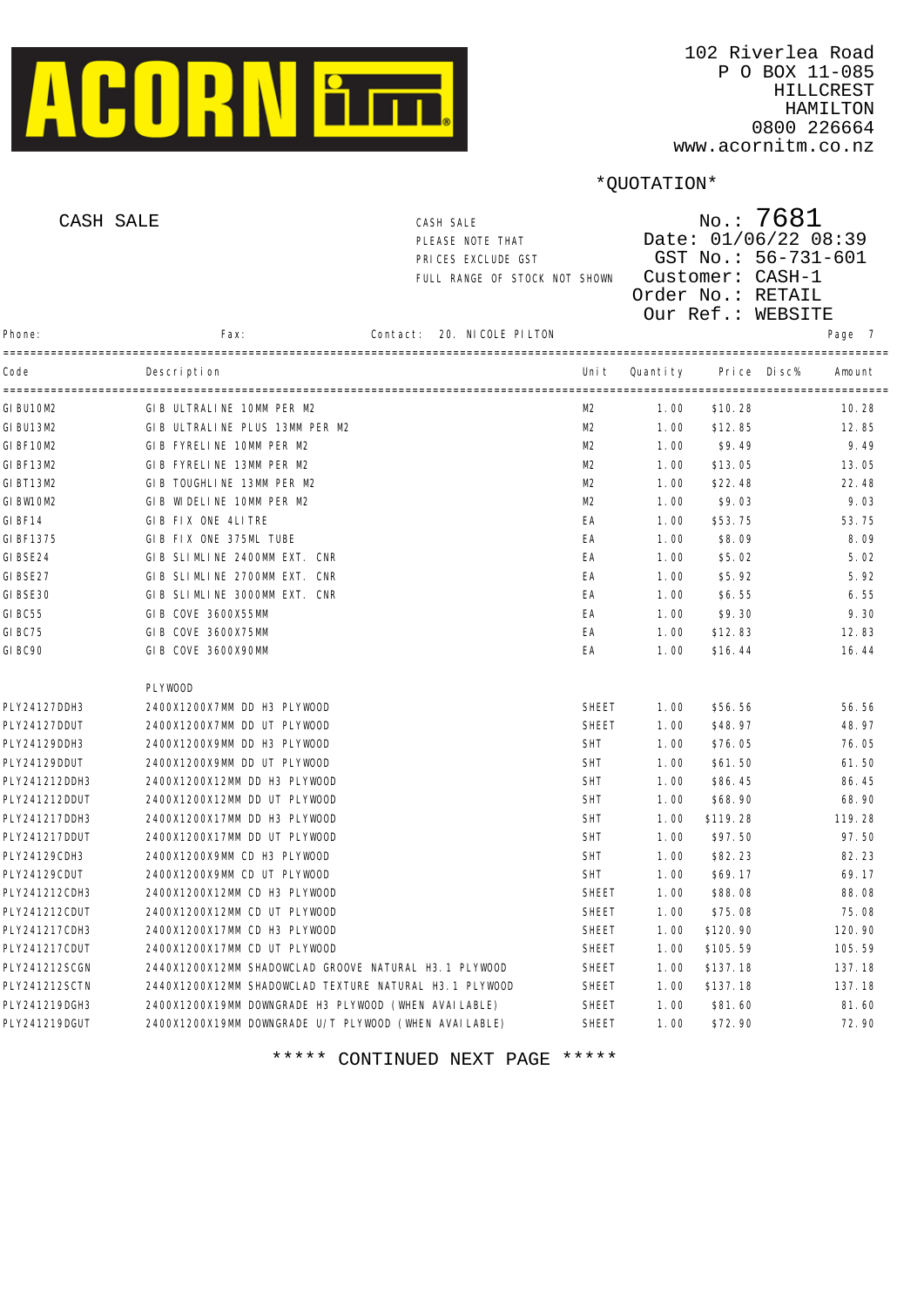

| CASH SALE      |                                                 | CASH SALE<br>PLEASE NOTE THAT<br>PRICES EXCLUDE GST<br>FULL RANGE OF STOCK NOT SHOWN |            | No.: 7681<br>Date: 01/06/22 08:39<br>GST No.: 56-731-601<br>Customer: CASH-1<br>Order No.: RETAIL<br>Our Ref.: WEBSITE |             |        |  |
|----------------|-------------------------------------------------|--------------------------------------------------------------------------------------|------------|------------------------------------------------------------------------------------------------------------------------|-------------|--------|--|
| Phone:         | Fax:                                            | 20. NI COLE PI LTON<br>Contact:                                                      |            |                                                                                                                        |             | Page 8 |  |
| Code           | Description                                     |                                                                                      | Uni t      | Quantity                                                                                                               | Price Disc% | Amount |  |
| PLY241290K01   | 2400X1200X9MM BC OKOUME PLYWOOD                 |                                                                                      | <b>SHT</b> | 1.00                                                                                                                   | \$54.57     | 54.57  |  |
| PLY241260K01   | 2400X1200X6MM BC OKOUME PLYWOOD                 |                                                                                      | EA         | 1.00                                                                                                                   | \$29.13     | 29.13  |  |
|                | MOULDINGS                                       |                                                                                      |            |                                                                                                                        |             |        |  |
| MOUFJ6         | 35MM (6) SCOTIA F/J RADIATA 5.4M                |                                                                                      | LGTH       | 1.00                                                                                                                   | \$24.28     | 24.28  |  |
| MOUFJ8         | 40MM (8) BEV CORNICE F/J RADIATA 5.4M           |                                                                                      | LGTH       | 1.00                                                                                                                   | \$16.30     | 16.30  |  |
| MOUFJ19        | 40MM (19) B1E F/J RADI ATA 5.4M                 |                                                                                      | LGTH       | 1.00                                                                                                                   | \$12.71     | 12.71  |  |
| MOUFJ20        | 60MM (20) B1E F/J RADI ATA 5.4M                 |                                                                                      | LGTH       | 1.00                                                                                                                   | \$17.12     | 17.12  |  |
| MOUFJ21        | 40MM (21) B/NOSE F/J RADIATA 5.4M               |                                                                                      | LGTH       | 1.00                                                                                                                   | \$12.71     | 12.71  |  |
| MOUFJ22        | 60MM (22) B/NOSE F/J RADI ATA 5.4M              |                                                                                      | LGTH       | 1.00                                                                                                                   | \$17.12     | 17.12  |  |
| MOUFJ34        | 60MM (34) GOVT. F/J RADIATA 5.4M                |                                                                                      | LGTH       | 1.00                                                                                                                   | \$31.29     | 31.29  |  |
| MOUFJ35        | 90MM (35) GOVT. F/J RADIATA 5.4M                |                                                                                      | LGTH       | 1.00                                                                                                                   | \$42.29     | 42.29  |  |
| MOUP13         | 40X10MM (13) SCRIBER P/PRIMED H3.1 5.4M         |                                                                                      | LGTH       | 1.00                                                                                                                   | \$19.22     | 19.22  |  |
| MOUP24A        | 18MM (24A) ARRIS D4S P/PRIMED H3.1 5.4M         |                                                                                      | LGTH       | 1.00                                                                                                                   | \$14.58     | 14.58  |  |
| MOUP40         | 40X27MM ( 40) EAVES MOULD P/PRIMED H3.1 5.4M    |                                                                                      | LGTH       | 1.00                                                                                                                   | \$34.34     | 34.34  |  |
| MOURIM19       | #19 40MM B1E RIMU PACIFIC                       |                                                                                      | M          | 1.00                                                                                                                   | \$8.90      | 8.90   |  |
| MOURI M20      | #20 60MM B1E RIMU<br>PACI FI C                  |                                                                                      | M          | 1.00                                                                                                                   | \$11.63     | 11.63  |  |
| MOURIM22       | #22 60MM B/NOSE RIMU<br>PACI FI C               |                                                                                      | M          | 1.00                                                                                                                   | \$11.63     | 11.63  |  |
| MOURIM26       | #26 30X10MM D4S RIMU<br>PACI FI C               |                                                                                      | M          | 1.00                                                                                                                   | \$7.82      | 7.82   |  |
| MOURIM28       | #28 40X18MM D4S RIMU<br>PACI FI C               |                                                                                      | M          | 1.00                                                                                                                   | \$13.60     | 13.60  |  |
| MOURIM32       | #32 90X10MM B1E RIMU<br>PACI FI C               |                                                                                      | M          | 1.00                                                                                                                   | \$14.82     | 14.82  |  |
|                | DOORS AND ACCESSORIES                           |                                                                                      |            |                                                                                                                        |             |        |  |
| PHUNG410-810C  | PRE HUNG DOOR 410-810MM COMPLETE                |                                                                                      | EA         | 1.00                                                                                                                   | \$145.21    | 145.21 |  |
| PHUNG410-810CD | PRE HUNG DOUBLE DOOR 410-810MM COMPLETE         |                                                                                      | EA         | 1.00                                                                                                                   | \$266.42    | 266.42 |  |
| 9415800186358  | S RANGE SARA DUMMY LEVER BRUSHED SATIN CHROME   |                                                                                      | EACH       | 1.00                                                                                                                   | \$28.22     | 28.22  |  |
| 9415800186334  | S RANGE SARA PASSAGE LEVER BRUSHED SATIN CHROME |                                                                                      | EACH       | 1.00                                                                                                                   | \$53.01     | 53.01  |  |
| 9415800186341  | S RANGE SARA PRIVACY LEVER BRUSHED SATIN CHROME |                                                                                      | EACH       | 1.00                                                                                                                   | \$53.01     | 53.01  |  |
| 9312574038619  | CAVITY DOOR LOCK PASSAGE S/C GAINSBOROUGH       |                                                                                      | EA         | 1.00                                                                                                                   | \$33.30     | 33.30  |  |
| 9312574046904  | CAVI TY DOOR LOCK PRIVACY S/C GAI NSBOROUGH     |                                                                                      | EA         | 1.00                                                                                                                   | \$33.30     | 33.30  |  |
| 9414157050015  | HOLDFAST AIR CUSHION DOOR STOP WHITE            |                                                                                      | ЕA         | 1.00                                                                                                                   | \$3.15      | 3.15   |  |
| 9415800400034  | FLUSH PULL SATIN 100MM #106                     |                                                                                      | EA         | 1.00                                                                                                                   | \$11.54     | 11.54  |  |
| 9415800400041  | FLUSH PULL SATIN 140MM #106                     |                                                                                      | EA         | 1.00                                                                                                                   | \$15.37     | 15.37  |  |
|                |                                                 |                                                                                      |            |                                                                                                                        |             |        |  |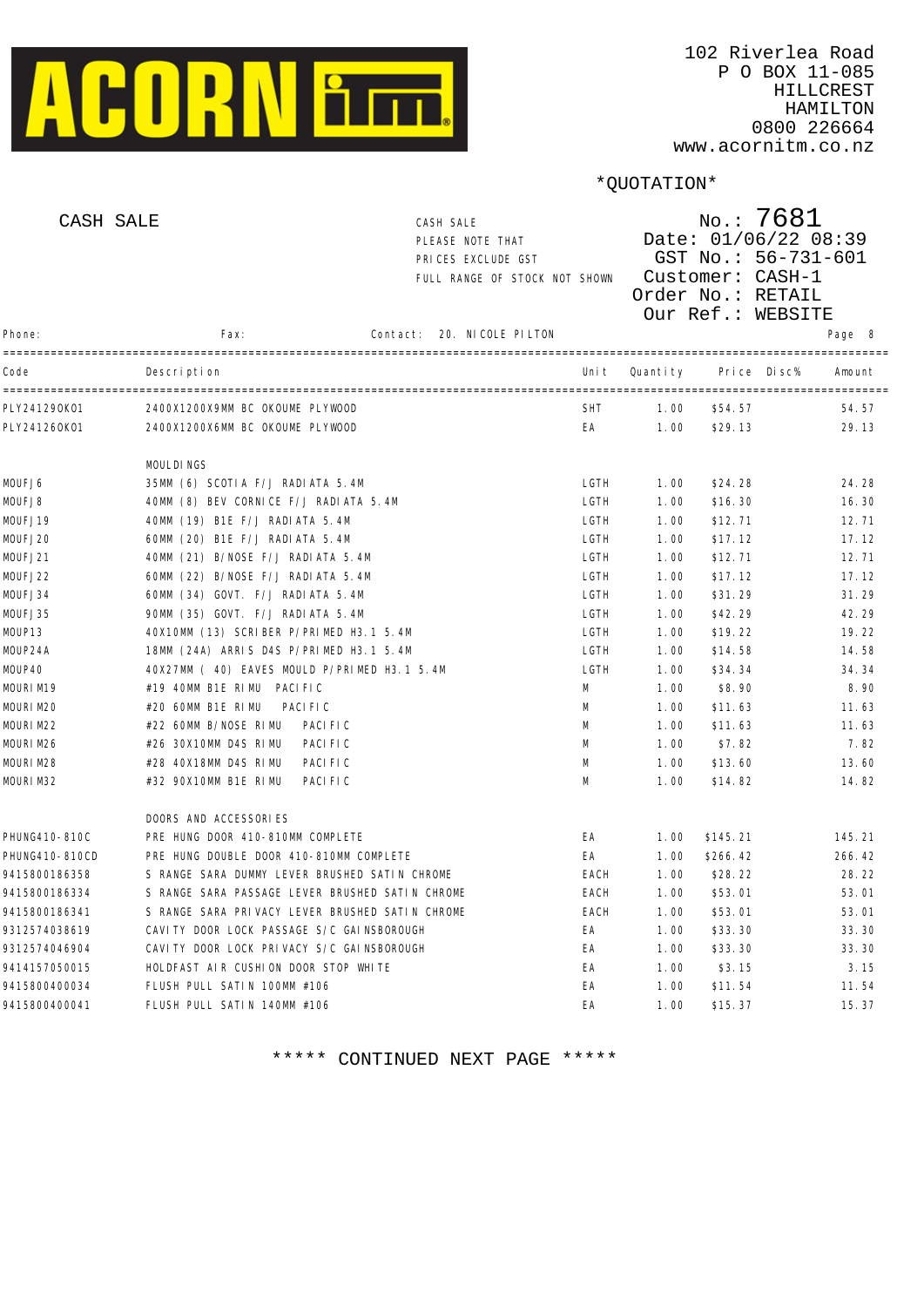

| CASH SALE     |                                                     | CASH SALE<br>PLEASE NOTE THAT<br>PRICES EXCLUDE GST<br>FULL RANGE OF STOCK NOT SHOWN |             |          | $N$ o.: 7681<br>Date: 01/06/22 08:39<br>GST No.: 56-731-601<br>Customer: CASH-1<br>Order No.: RETAIL<br>Our Ref.: WEBSITE |        |
|---------------|-----------------------------------------------------|--------------------------------------------------------------------------------------|-------------|----------|---------------------------------------------------------------------------------------------------------------------------|--------|
| Phone:        | Fax:                                                | 20. NICOLE PILTON<br>Contact:<br>-------------------------------                     |             |          |                                                                                                                           | Page 9 |
| Code          | Description<br>-------------------                  |                                                                                      | Uni t       | Quantity | Di sc%<br>Pri ce                                                                                                          | Amount |
|               | I NSULATI ON                                        |                                                                                      |             |          |                                                                                                                           |        |
| INSPW18       | R1.8 PINK WALL BATTS 17.2M2                         |                                                                                      | BALE        | 1.00     | \$119.91                                                                                                                  | 119.91 |
| INSPW22       | R2.2 PINK WALL BATTS 13.9M2                         |                                                                                      | BALE        | 1.00     | \$97.86                                                                                                                   | 97.86  |
| INSPW26U      | R2.6 PINK WALL BATTS 9.9M2 ULTRA                    |                                                                                      | BALE        | 1.00     | \$123.63                                                                                                                  | 123.63 |
| INSPC22       | R2. 2 PINK CEILING BATTS 12.6M2                     |                                                                                      | BALE        | 1.00     | \$106.10                                                                                                                  | 106.10 |
| INSPC26       | R2.6 PINK CEILING BATTS 10.5M2                      |                                                                                      | BALE        | 1.00     | \$93.72                                                                                                                   | 93.72  |
| INSPC32       | R3. 2 PINK CELLING BATTS 8.4M2                      |                                                                                      | BALE        | 1.00     | \$76.53                                                                                                                   | 76.53  |
| INSPC36U      | R3.6 PINK CEILING BATTS 7.4M2 ULTRA                 |                                                                                      | BALE        | 1.00     | \$71.39                                                                                                                   | 71.39  |
| INSPSF480R1.6 | 480MM R1.6 PINK BATTS SNUGFLOOR (9.3m2)             |                                                                                      | BALE        | 1.00     | \$66.41                                                                                                                   | 66.41  |
| INSPSF580R1.6 | 580MM R1.6 PINK BATTS SNUGFLOOR (11.3m2)            |                                                                                      | BALE        | 1.00     | \$78.53                                                                                                                   | 78.53  |
| P0L410U14     | UNDERFLOOR POLYSTYRENE 410MM R1. 4 INSULATION SHEET |                                                                                      | EA          | 1.00     | \$5.44                                                                                                                    | 5.44   |
|               | <b>NAILS</b>                                        |                                                                                      |             |          |                                                                                                                           |        |
| GUNB20469     | JDN 90X3.15MM B/STEEL AIR NAILS /3000               |                                                                                      | <b>BOX</b>  | 1.00     | \$119.29                                                                                                                  | 119.29 |
| GUNB20529F    | JDN 90X3.15MM GALV. AIR NAILS /3000                 |                                                                                      | <b>BOX</b>  | 1.00     | \$276.15                                                                                                                  | 276.15 |
| GUNB20529J    | JDN 65X2.87MM GALV. R/S AIR NAILS /2000             |                                                                                      | <b>BOX</b>  | 1.00     | \$125.67                                                                                                                  | 125.67 |
| GUNB20550V    | 90X3.15MM B/STEEL IMPULSE NAILS /3000               |                                                                                      | <b>BOX</b>  | 1.00     | \$185.56                                                                                                                  | 185.56 |
| GUNB20571V    | 90X3.15MM GALV. IMPULSE NAILS /3000                 |                                                                                      | <b>BOX</b>  | 1.00     | \$349.60                                                                                                                  | 349.60 |
| GUNB20568V    | 65X2.87MM GALV. R/S IMPULSE NAILS /3000             |                                                                                      | <b>BOX</b>  | 1.00     | \$306.42                                                                                                                  | 306.42 |
| NAI 75D5      | 75X3.15MM GALV. DECKING A/G 5KG                     |                                                                                      | <b>BOX</b>  | 1.00     | \$57.54                                                                                                                   | 57.54  |
| NAI 75BF5     | 75X3.15MM B/STEEL FLAT HEAD 5KG                     |                                                                                      | BOX         | 1.00     | \$34.63                                                                                                                   | 34.63  |
| NAI 100BF5    | 100X4.00MM B/STEEL FLAT HEAD 5KG                    |                                                                                      | BOX         | 1.00     | \$34.63                                                                                                                   | 34.63  |
| NAI 75GF5     | 75X3.15MM GALV. FLAT HEAD 5KG                       |                                                                                      | BOX         | 1.00     | \$52.02                                                                                                                   | 52.02  |
| NAI 100GF5    | 100X4.00MM GALV. FLAT HEAD 5KG                      |                                                                                      | BOX         | 1.00     | \$52.02                                                                                                                   | 52.02  |
| NAI 30B500    | 30X3.15MM GALV. BRACKET NAIL 500G                   |                                                                                      | BAG         | 1.00     | \$9.95                                                                                                                    | 9.95   |
|               | MI SC HARDWARE                                      |                                                                                      |             |          |                                                                                                                           |        |
| 9417713118976 | GIB 6X32MM COARSE SCREWS COLLATED /1000             |                                                                                      | <b>BOX</b>  | 1.00     | \$30.04                                                                                                                   | 30.04  |
| <b>BPADB</b>  | DAN BAN TAPE 300M                                   |                                                                                      | <b>ROLL</b> | 1.00     | \$30.42                                                                                                                   | 30.42  |
| 9417482001974 | ALUBAND WINDOW SEALING TAPE 75MM X 25M              |                                                                                      | EA          | 1.00     | \$46.98                                                                                                                   | 46.98  |
| 9417482001868 | ALUBAND WINDOW SEALING TAPE 150MM X 25M             |                                                                                      | EA          | 1.00     | \$96.67                                                                                                                   | 96.67  |
| 9417482001721 | THERMAKRAFT ALUBAND CORNER MOULDS (PKT 50)          |                                                                                      | EA          | 1.00     | \$39.83                                                                                                                   | 39.83  |
| 9414515391705 | PEF ROD 10MM X 50M                                  |                                                                                      | ЕA          | 1.00     | \$20.94                                                                                                                   | 20.94  |
| 9418535001675 | SIKA 300ML SIKAFLEX MS WHITE                        |                                                                                      | ЕA          | 1.00     | \$19.60                                                                                                                   | 19.60  |